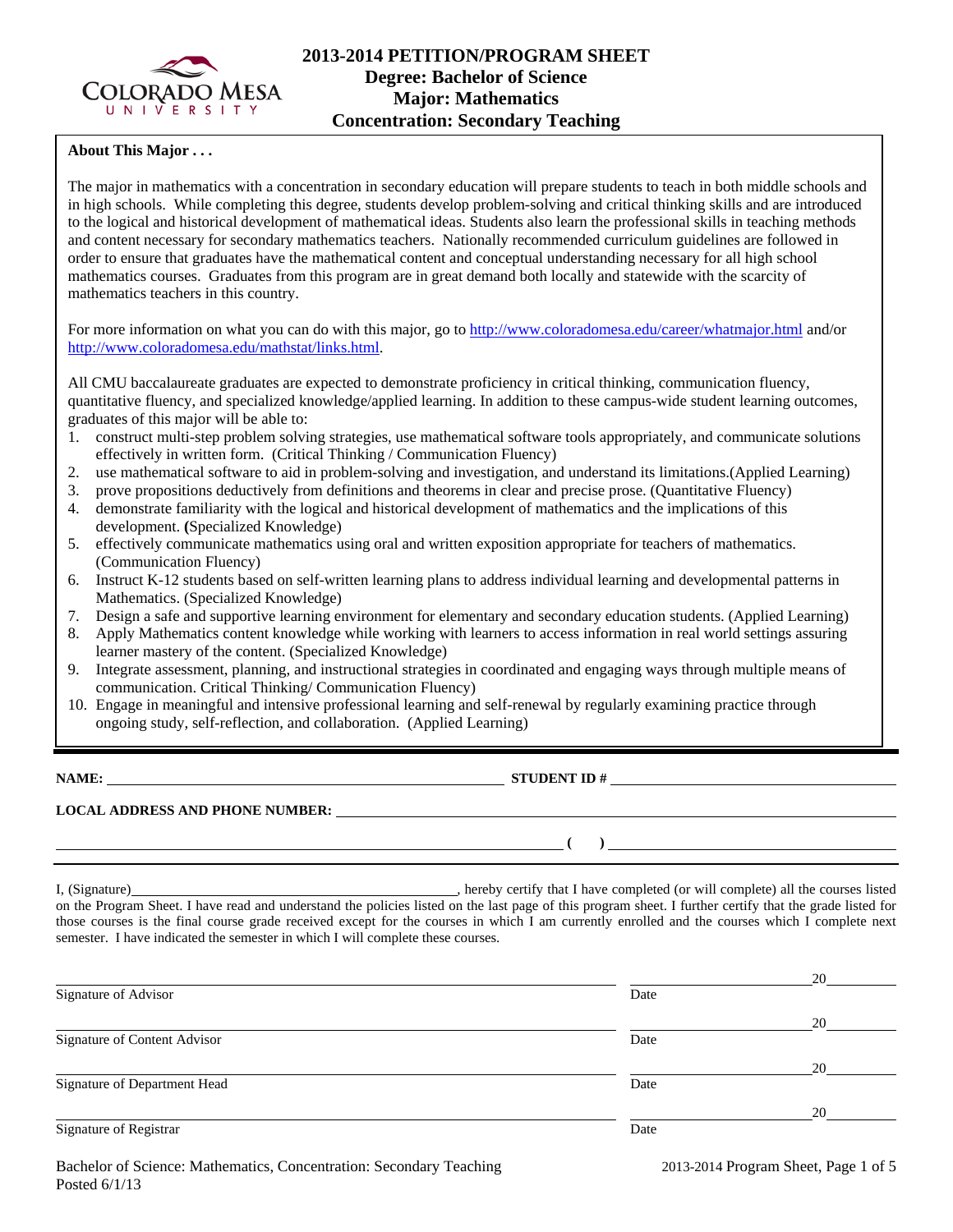#### Students should work closely with a faculty advisor when selecting and sch

Degree Requirements:

- 120 semester hours total (A minimum of 28 taken at CMU in no fewer than two semesters).
- 40 upper division credits (A minimum of 15 taken at the 300-400 course levels within the major at CMU).
- 2.80 cumulative GPA or higher in all CMU coursework
- 2.80 cumulative GPA or higher in coursework toward the major content area
- A cumulative grade point average of 2.8 or higher must be maintained for each of 3 areas: content courses, education courses and overall GPA.
- Pre-collegiate courses (usually numbered below 100) cannot be used for graduation.
- When filling out the program sheet a course can be used only once.
- A student must follow the CMU graduation requirements either from 1) the program sheet for the major in effect at the time the student officially declares a major; or 2) a program sheet for the major approved for a year subsequent to the year during which the student officially declares the major and is approved for the student by the department head. Because a program may have requirements specific to the degree, the student should check with the faculty advisor for additional criteria. It is the student's responsibility to be aware of, and follow, all requirements for the degree being pursued. Any exceptions or substitutions must be approved by the student's faculty advisor and Department Head.
- Students are required to participate in exit examinations or other programs deemed necessary to comply with the college accountability requirement.
- Students must PASS the PLACE or PRAXIS II exam in the content area prior to beginning the internship. Also, ALL other coursework toward the degree must be successfully completed prior to the internship.
- See the "Undergraduate Graduation Requirements" in the catalog for additional graduation information.

**GENERAL EDUCATION REQUIREMENTS** (31 semester hours) See the current catalog for a list of courses that fulfill the requirements below. If a course is on the general education list of options and a requirement for your major, you must use it to fulfill the major requirement and make a different selection within the general education requirement. Course No Title Sem.hrs Grade Term/Trns

**English** (6 semester hours, must receive a grade of "**B**" or better and must be completed by the time the student has 60 semester hours.) ENGL 111 English Composition 3 ENGL 112 English Composition 3 \_\_\_\_\_ \_\_\_\_\_\_

Math: (3 semester hours, must receive a grade of "C" or better, must be completed by the time the student has 60 semester hours.) MATH 119 Pre-calculus Mathematics  $5*$ 

\*3 credits apply to the General Ed requirements and 2 credits apply to elective credit

\_\_\_\_\_\_ \_\_\_\_ \_\_\_\_\_\_\_\_\_\_\_\_\_\_\_\_\_\_\_\_\_\_\_\_ \_\_\_\_ \_\_\_\_\_ \_\_\_\_\_\_\_\_

**Humanities** (3 semester hours)

| cheduling courses prior to registration.<br>Course No Title                                       | Sem.hrs Grade Term/Trns |
|---------------------------------------------------------------------------------------------------|-------------------------|
| <b>Social and Behavioral Sciences</b> (6 semester hours)<br>PSYC 233 Human Growth & Development 3 |                         |
| PSYC 233 required with a grade of "B" or better                                                   |                         |
| <b>Fine Arts</b> (3 semester hours)                                                               |                         |
|                                                                                                   |                         |
| <b>Natural Sciences</b> (7 semester hours, one course must include a lab)                         |                         |

\_\_\_\_\_\_ \_\_\_L \_\_\_\_\_\_\_\_\_\_\_\_\_\_\_\_\_\_\_\_\_\_\_\_ \_\_\_\_ \_\_\_\_\_ \_\_\_\_\_\_\_\_

**History** (3 semester hours) HIST \_\_\_\_ \_\_\_\_\_\_\_\_\_\_\_\_\_\_\_\_\_\_\_\_\_\_\_\_ \_\_\_\_ \_\_\_\_\_ \_\_\_\_\_\_\_\_

### **OTHER LOWER DIVISION REQUIREMENTS** (6 semester hours)

\_\_\_\_\_\_ \_\_\_\_ \_\_\_\_\_\_\_\_\_\_\_\_\_\_\_\_\_\_\_\_\_\_\_\_ \_\_\_\_ \_\_\_\_\_ \_\_\_\_\_\_\_\_ \_\_\_\_\_\_ \_\_\_\_ \_\_\_\_\_\_\_\_\_\_\_\_\_\_\_\_\_\_\_\_\_\_\_\_ \_\_\_\_ \_\_\_\_\_ \_\_\_\_\_\_\_\_

| <b>Kinesiology</b> (3 semester hours)<br>KINE 100 Health and Wellness |  |
|-----------------------------------------------------------------------|--|
| <b>Applied Studies</b> (3 semester hours)<br>SPCH 102 Speechmaking    |  |

(SPCH 102 Required with a grade of "**B**" or better)

**FOUNDATION COURSES** (8 semester hours)

MATH 151 Calculus I 5<br>
STAT 200 Probability and Statistics 3 STAT 200 Probability and Statistics

### **MATHEMATICS – LEADING TO SECONDARY TEACHER LICENSURE MAJOR REQUIREMENTS**

(39 semester hours) Must pass all courses with a grade of "C" or higher. At most one "D" may be used in completing the major requirements.

| <b>MATH 152</b> | Calculus II                                     |                 |          |
|-----------------|-------------------------------------------------|-----------------|----------|
| <b>MATH 240</b> | Intro to Advanced Mathematics 4                 |                 |          |
| <b>MATH 253</b> | Calculus III                                    |                 |          |
| <b>MATH 325</b> | Linear Algebra                                  |                 |          |
| <b>MATH 369</b> | Discrete Structures                             | 3               |          |
| <b>MATH 380</b> | <b>History of Mathematics</b>                   | 3               |          |
| <b>MATH 386</b> | Geometries                                      |                 |          |
| <b>MATH 352</b> | <b>Advanced Calculus</b>                        | 3               |          |
| <b>MATH 415</b> | Abstract Algebra sec/ed                         |                 |          |
| OR.             |                                                 | <b>MATH 490</b> | Abstract |
| Algebra I       |                                                 |                 |          |
|                 | Choose either MATH 310, MATH 365, or STAT 311   |                 |          |
|                 |                                                 |                 |          |
|                 | Choose one: $(CSCI 111)$ or $(CSCI 110/110L)$ 4 |                 |          |
| CSCI            |                                                 |                 |          |
| esci            |                                                 |                 |          |

**ELECTIVES** (7 semester hours) (All college level courses appearing on your final transcript, **not listed above** that will bring your total semester hours to 120 hours.) MATH 340 is an option for students.  $*$ MATH 119 Pre-calculus Mathematics 2

\_\_\_\_\_\_ \_\_\_\_ \_\_\_\_\_\_\_\_\_\_\_\_\_\_\_\_\_\_\_\_\_\_\_\_ \_\_\_\_ \_\_\_\_\_ \_\_\_\_\_\_\_\_ \_\_\_\_\_\_ \_\_\_\_ \_\_\_\_\_\_\_\_\_\_\_\_\_\_\_\_\_\_\_\_\_\_\_\_ \_\_\_\_ \_\_\_\_\_ \_\_\_\_\_\_\_\_ \_\_\_\_\_\_ \_\_\_\_ \_\_\_\_\_\_\_\_\_\_\_\_\_\_\_\_\_\_\_\_\_\_\_\_ \_\_\_\_ \_\_\_\_\_ \_\_\_\_\_\_\_\_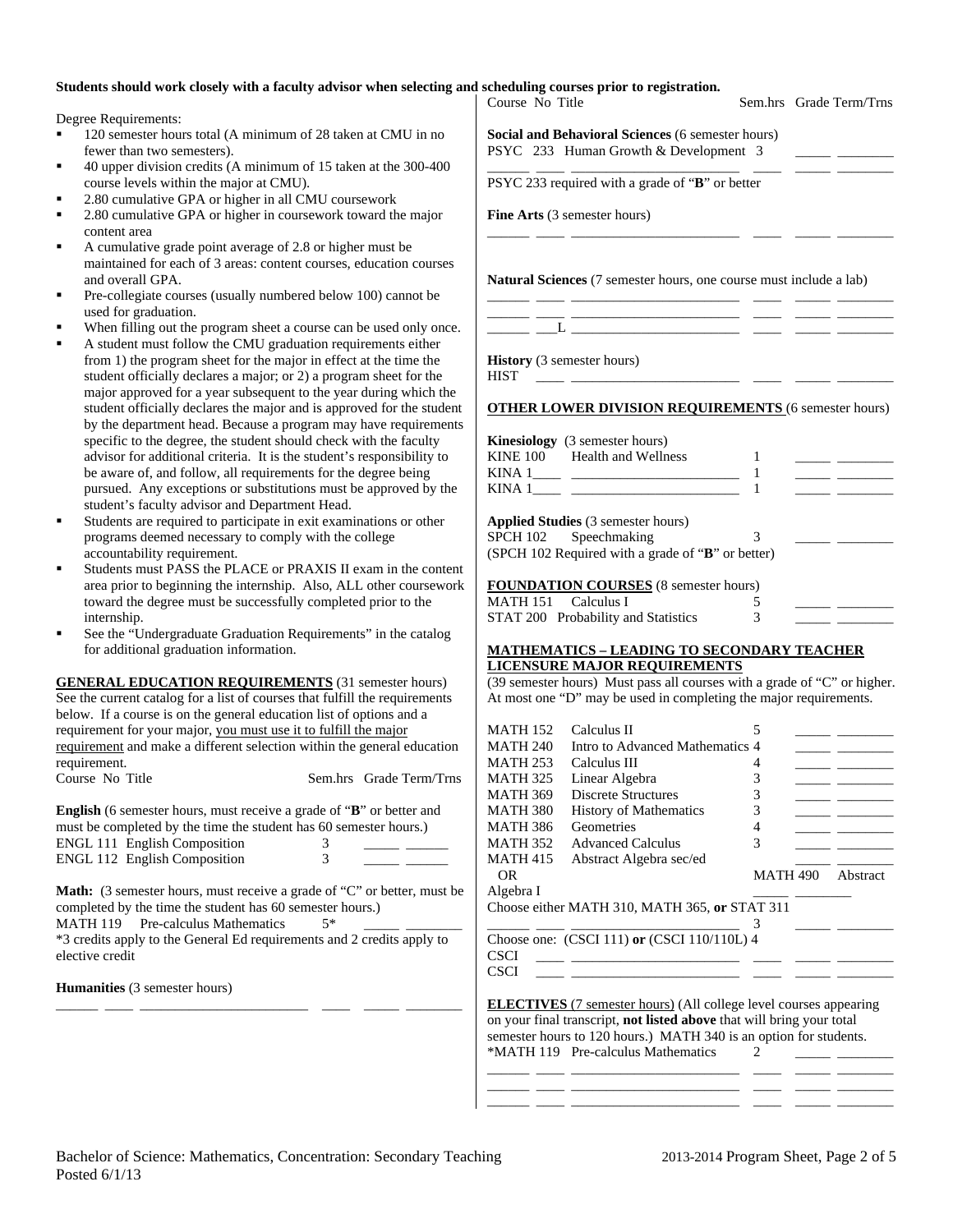### Secondary Education Requirements (29 semester hours)

\***Prerequisites:** ENGL 111, ENGL 112, SPCH 102, PSYC 233, EDUC 211 (all with a grade of **B** or better), MATH 119 or higher with a declared major in Mathematics– Leading to Secondary Teacher Licensure and formal acceptance to the Teacher Education Program

| Course No Title     |                                   |                               | Sem.hrs Grade Term/Trns |                            |
|---------------------|-----------------------------------|-------------------------------|-------------------------|----------------------------|
| EDUC <sub>211</sub> | <b>Foundations of Education</b>   | $\mathcal{D}$                 |                         | 20 Field Experience Hours  |
| EDUC $342*$         | Pedagogy & Assessment:            |                               |                         |                            |
|                     | Secondary/ $K-12$                 | 3                             |                         | 20 Field Experience Hours  |
| $EDUC 343*$         | <b>Teaching to Diversity</b>      | 3                             |                         | 20 Field Experience Hours  |
| EDUC <sub>442</sub> | Integrating Literacy Across the   |                               |                         |                            |
|                     | Curriculum                        | 4                             |                         | 60 Field Experience Hours  |
| <b>EDUC 497</b>     | Content Methodology               |                               |                         |                            |
|                     | Practicum                         | 3                             |                         | 80 Field Experience Hours  |
|                     | EDUC 497C**Methods of Teaching    |                               |                         |                            |
|                     | Secondary Math                    | $\mathfrak{D}_{\mathfrak{p}}$ |                         |                            |
|                     | EDUC 499G Teaching Internship and |                               |                         |                            |
|                     | Colloquium                        | 12                            |                         | 600 Field Experience Hours |
|                     |                                   |                               |                         |                            |

\*\*This course is only offered in the fall semester. It may be taken with either the 300-level or 400-level EDUC courses but must be taken before the student teaching semester.

**\*\*\*All EDUC prefix courses listed above must be completed with a grade of B or better to progress through the program sequence.**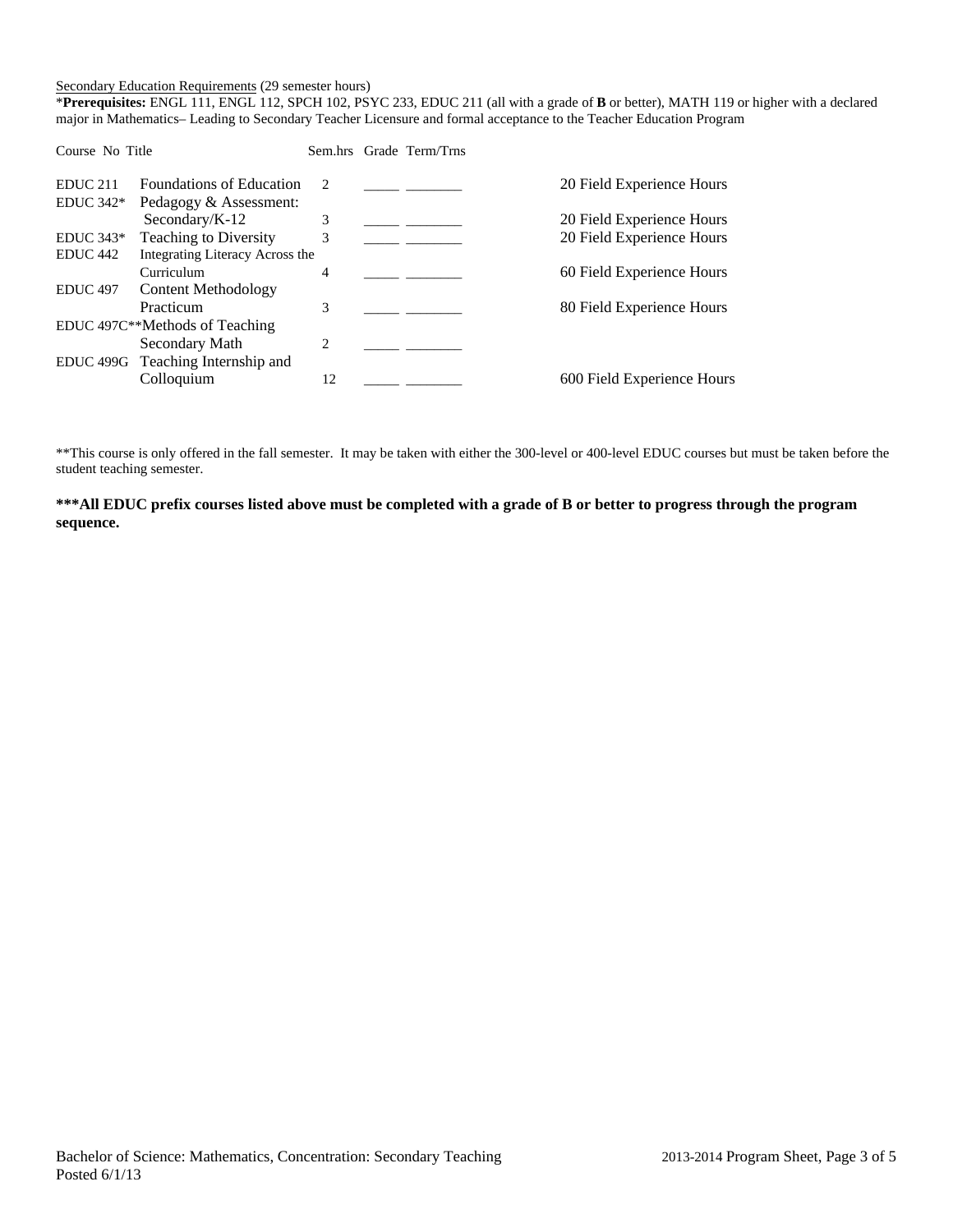# **SUGGESTED COURSE SEQUENCING FOR A MAJOR IN MATHEMATICS – LEADING TO SECONDARY TEACHER LICENSURE**

This is a recommended sequence of course work. Certain courses may have prerequisites or are only offered during the Fall or Spring semesters. It is the student's responsibility to meet with the assigned advisor and check the 2 year course matrix on the Colorado Mesa website for course availability.

## **FRESHMAN YEAR**

| <b>Fall Semester</b> |                                     | <b>Hours</b> | <b>Spring Semester</b>                        | <b>Hours</b> |
|----------------------|-------------------------------------|--------------|-----------------------------------------------|--------------|
| <b>MATH 119</b>      | <b>Precalculus Mathematics</b>      |              | Calculus I<br><b>MATH 151</b>                 |              |
| ENGL 111             | <b>English Composition</b>          |              | <b>English Composition</b><br><b>ENGL</b> 112 |              |
|                      | <b>General Education Humanities</b> |              | General Education Social/Behavioral Science   | 3            |
|                      | <b>General Education Fine Arts</b>  |              | <b>General Education History</b>              | 3            |
| KINA                 | Activity (2 courses)                |              | KINE 100 Health and Wellness                  |              |
|                      |                                     | 16           |                                               | 15           |

## **SOPHOMORE YEAR**

| <b>Fall Semester</b> |                                          | <b>Hours</b> | <b>Spring Semester</b> |                                            | <b>Hours</b>   |
|----------------------|------------------------------------------|--------------|------------------------|--------------------------------------------|----------------|
| <b>MATH 152</b>      | Calculus II                              |              | <b>MATH 253</b>        | Calculus III                               |                |
| Elective             |                                          |              | <b>MATH 240</b>        | Introduction to Advanced Mathematics       | $\overline{4}$ |
|                      | <b>General Education Natural Science</b> |              |                        | General Education Natural Science with Lab |                |
| <b>PSYC 233</b>      | Human Growth and Development             |              | <b>STAT 200</b>        | Probability and Statistics                 |                |
| SPCH 102             | Speechmaking                             |              |                        |                                            | 15             |
|                      |                                          | 16           |                        |                                            |                |

# **JUNIOR YEAR**

| <b>Fall Semester</b> |                                                             | <b>Hours</b> | <b>Spring Semester</b> |                                    | <b>Hours</b>  |
|----------------------|-------------------------------------------------------------|--------------|------------------------|------------------------------------|---------------|
| MATH 325             | Linear Algebra I                                            |              | MATH 380               | <b>History of Mathematics</b>      | 3             |
| <b>CSCI</b> 111      | Computer Science I or                                       |              | <b>MATH 386</b>        | Geometries                         |               |
| CSCI 110             | Beginning Programming and                                   |              | <b>MATH 369</b>        | <b>Discrete Structures</b>         | 3             |
| CSCI 110L            | Beginning Programming Lab                                   | 4            | EDUC 342               | Pedagogy/Assessment: Secondary/K12 | $\mathcal{E}$ |
| <b>MATH 352</b>      | <b>Advanced Calculus</b>                                    |              | EDUC <sub>343</sub>    | Teaching to Diversity              | 3             |
| **EDUC 211           | Foundations of Education                                    |              |                        |                                    | 16            |
|                      | General Education Social/Behavioral Science or Humanities 3 |              |                        |                                    |               |

\*\*Must be taken prior to acceptance into the Center for Teacher Education. Offered in summer, fall and spring semesters.

15

## **SENIOR YEAR**

| <b>Fall Semester</b>    |                                              | Hours          |
|-------------------------|----------------------------------------------|----------------|
| **MATH 490              | Abstract Algebra I or                        |                |
| **MATH $415$            | Abstract Algebra sec/ed                      | 3              |
| <b>MATH 310</b>         | Number Theory or                             |                |
| *MATH 365               | Mathematical Modeling or                     |                |
| <b>STAT 311</b>         | <b>Statistical Methods</b>                   | 3              |
| EDUC <sub>442</sub>     | Integrating Literacy Across the Curriculum 4 |                |
| EDUC <sub>497</sub>     | <b>Content Methods Practicum</b>             | 3              |
| **EDUC 497C             | Methods of Teaching Secondary Math           | $\overline{2}$ |
|                         |                                              | 15             |
| *Only offered in spring |                                              |                |
| **Only offered in fall  |                                              |                |

| <b>Spring Semester</b> |                                     | <b>Hours</b> |
|------------------------|-------------------------------------|--------------|
| EDUC 499G              | Teach. Intern/Colloquium: Secondary | <u>12</u>    |